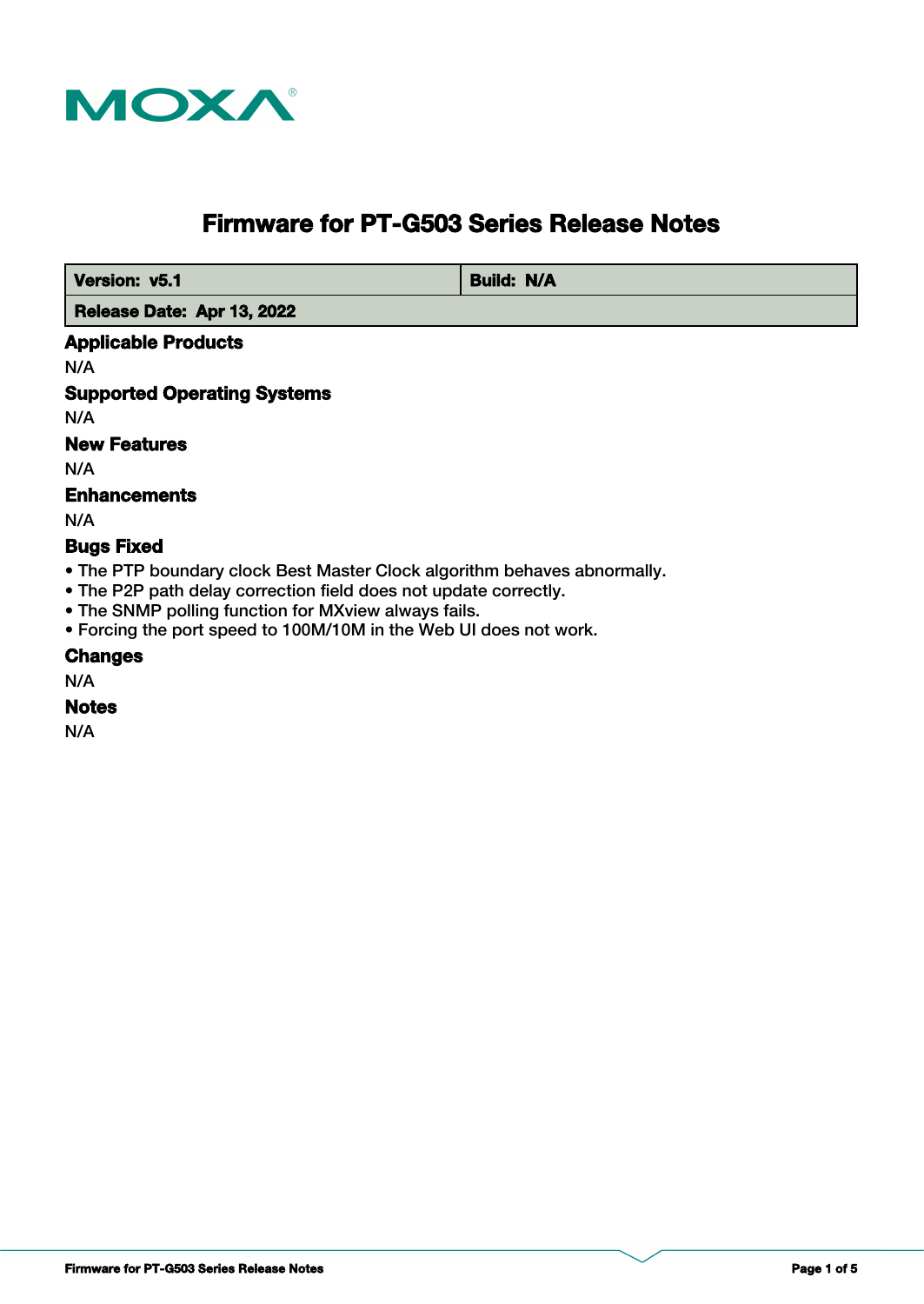

 **Version: v5.0 Build: Build: Build: Build: 18071716** 

 **Release Date: Dec 09, 2019**

# **Applicable Products**

PT-G503 Series

## **Supported Operating Systems**

N/A

#### **New Features**

• The flash memory had been replaced.

**Enhancements**

N/A

## **Bugs Fixed**

• The PT-G503 Series could not upload firmware using the ABC-02 Series.

## **Changes**

N/A

#### **Notes**

Product versions V1.0.2 and prior are compatible with all firmware versions. Product versions V2.0.0 and later are compatible with firmware V5.0 and later.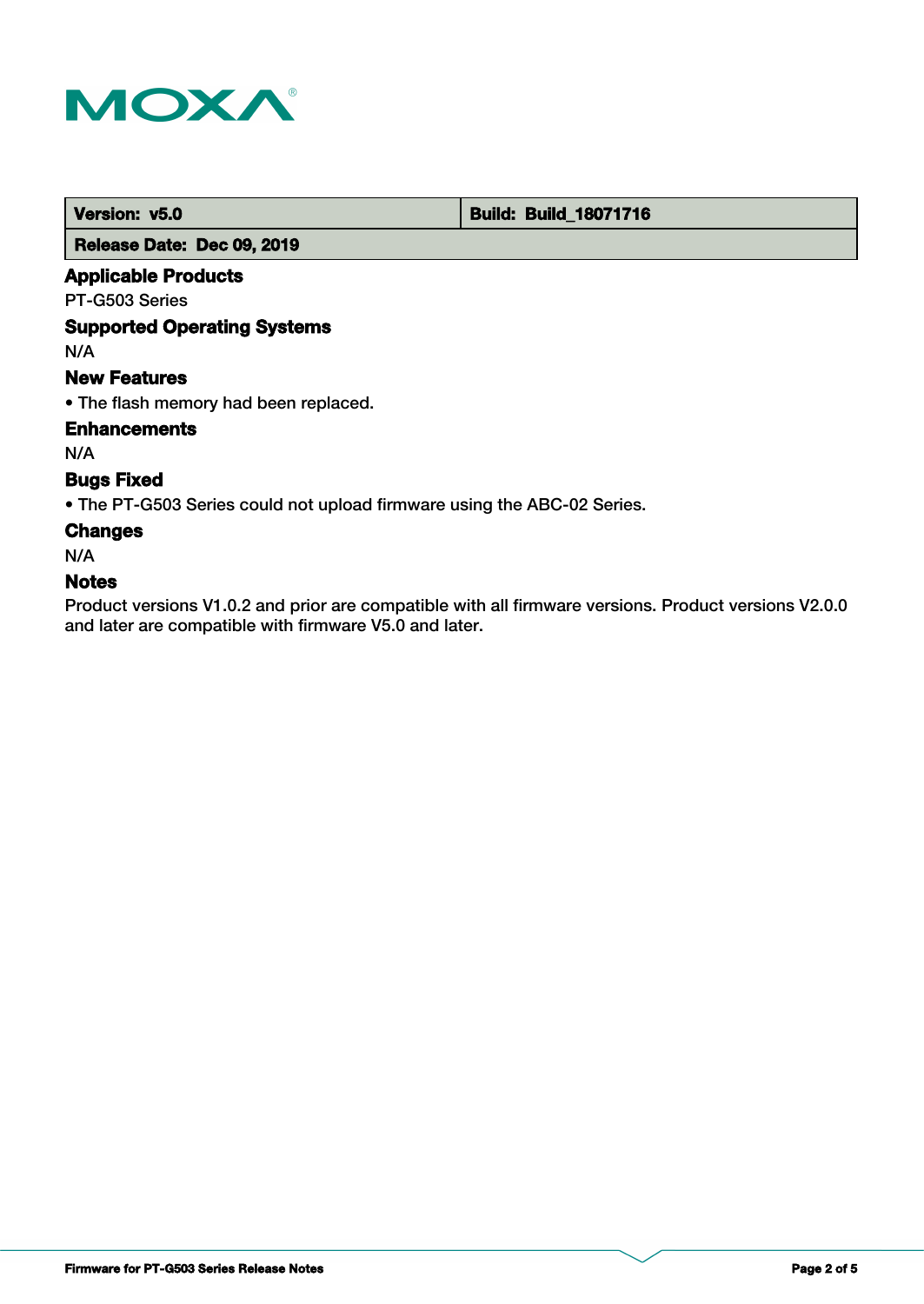

#### **Version: v4.3 Build: Build: Build: 17090110**

 **Release Date: Oct 18, 2017**

#### **Applicable Products**

PT-G503-PHR-PTP-HV, PT-G503-PHR-PTP-WV

#### **Supported Operating Systems**

N/A

## **New Features**

N/A

## **Enhancements**

- PTP: Supports BC/TC P2P/E2E.
- PTP: Supports Power profile.
- PTP: Supports 2-step to 1-step.
- IEC 62439-3: Configurable supervision frame.
- Security: Added a warning message for when the default password has not changed yet.
- Security: Encrypts security keys in the user interface.

## **Bugs Fixed**

- Cross-site scripting vulnerability.
- Denial of Service attack vulnerability.
- Privilege escalation vulnerability.
- SSL v2/v3 vulnerability in HTTPS.
- Web console cannot be accessed when the SNMP get bulk service is running.
- Specific CLI command caused the switch to reboot with default settings.
- PTP timestamp error in announce Message.
- System rebooted after specific CLI commands.
- Telnet hangs when SSH is disabled.
- For PT-G503 models that use SFP-1G Series cannot link up with EDR-G903 models.

#### **Changes**

• Renamed RSTP transparent to RSTP Grouping.

#### **Notes**

N/A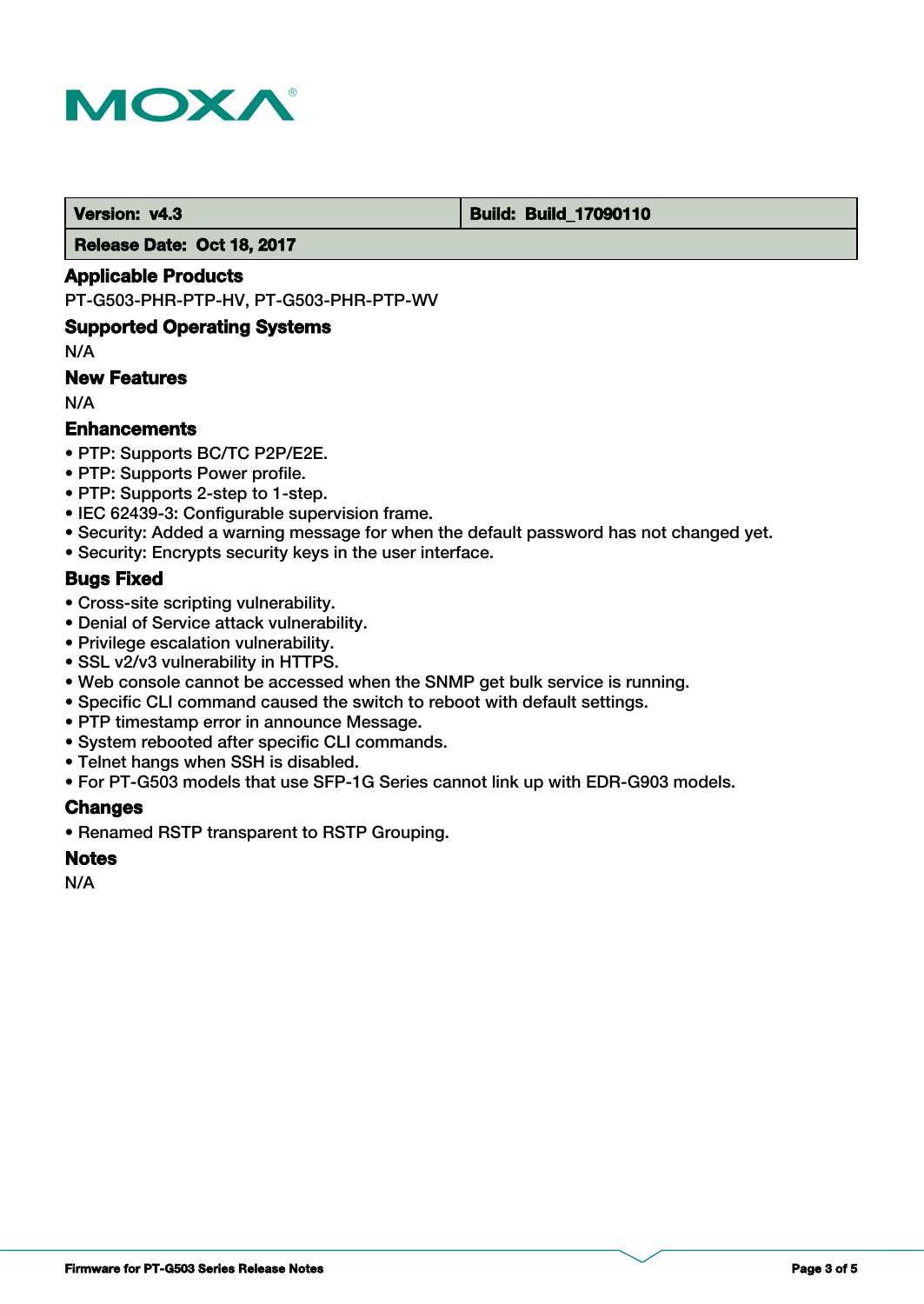

| Version: v4.2                          | <b>Build: Build_17022316</b> |
|----------------------------------------|------------------------------|
| <b>Release Date: N/A</b>               |                              |
| <b>Applicable Products</b>             |                              |
| PT-G503-PHR-PTP-HV, PT-G503-PHR-PTP-WV |                              |
| <b>Supported Operating Systems</b>     |                              |
| N/A                                    |                              |
| <b>New Features</b>                    |                              |
| N/A                                    |                              |
| <b>Enhancements</b>                    |                              |
| N/A                                    |                              |
| <b>Bugs Fixed</b>                      |                              |
| N/A                                    |                              |
| <b>Changes</b>                         |                              |
| N/A                                    |                              |
| <b>Notes</b>                           |                              |
| N/A                                    |                              |
|                                        |                              |